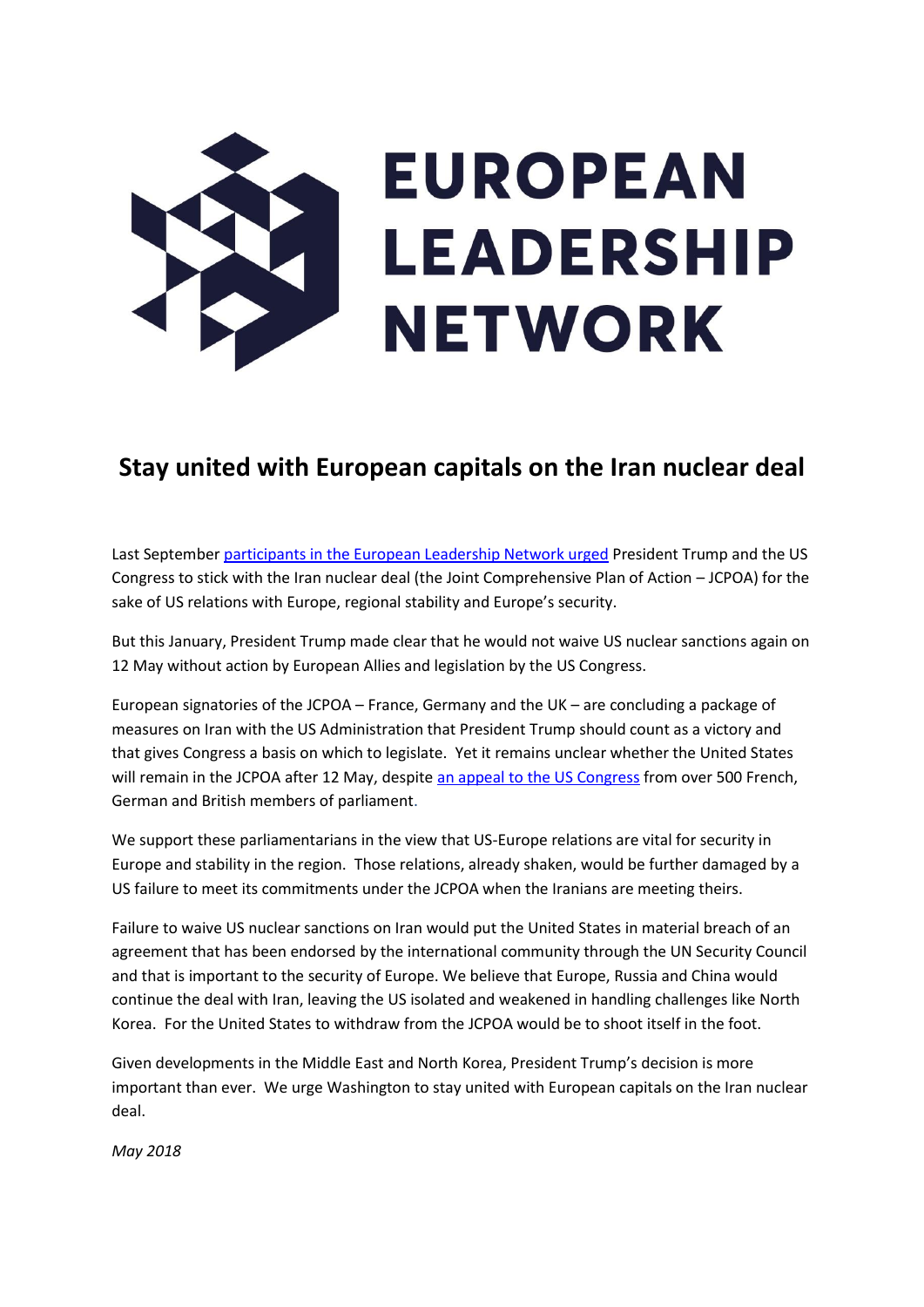#### **SIGNATORIES**

#### **United Kingdom**

- 1. **Lord Robertson of Port Ellen (George Robertson),** former Defence Secretary, former Secretary General of NATO
- 2. **Lord Browne of Ladyton (Des Browne),** former British Defence Secretary, current Chair of the ELN and Member of the UK House of Lords
- 3. **Lord King of Bridgwater (Tom King),** former Defence Secretary, Conservative Peer in the House of Lords
- 4. **Margaret Beckett MP**, Current Labour MP in the UK Parliament, former British Foreign **Secretary**
- 5. **The Rt Hon Sir Malcolm Rifkind QC**, former Conservative MP in the UK Parliament, current chairman of the Intelligence and Security Committee and former British Defence Secretary and former Foreign Secretary
- 6. **General Sir John McColl**, former NATO Deputy Supreme Allied Commander Europe (DSACEUR) and Lieutenant-Governor of Jersey
- 7. **Admiral the Lord Boyce (Michael Boyce)**, former Chief of Defence Staff and First Sea Lord, Crossbench Peer in the UK House of Lords
- 8. **Admiral the Lord West of Spithead (Alan West)**, former First Sea Lord of the British Navy and current member of the House of Lords
- 9. **Sir Tony Brenton**, Former UK Ambassador to Russia
- 10. **The Rt Hon. the Lord Campbell of Pittenweem CH CBE QC (Sir Menzies Campbell),** former Liberal Democrat MP in the UK Parliament, former member of the Foreign Affairs Committee and member of the UK Delegation to the NATO Parliamentary Assembly
- 11. **Charles Clarke**, Former Home Secretary
- 12. **Stephen Gethins MP**, Scottish National Party MP for North East Fife
- 13. **Lord Hannay of Chiswick (David Hannay),** Former Ambassador to the EU and to the UN; current Chair of UK All Party Parliamentary Group on Global Security and Non-Proliferation in the UK Parliament
- 14. **Lord Kerr of Kinlochard (John Kerr),** former Permanent Under-Secretary at the Foreign Office and Head of the Diplomatic Service
- 15. **Tom McKane**, former Director General for Strategy and Security Policy, Ministry of Defence
- 16. **Lord David Ramsbotham**, House of Lords, Crossbench Peer in the House of Lords
- 17. **General The Lord Richards of Herstmonceux GCB, CBE, DSO, DL (David Richards),** former Chief of the Defence Staff, member of the House of Lords
- 18. **The Rt Hon. Sir John Stanley**, former Minister for the Armed Forces, former Chairman of the Committees on Arms Export Controls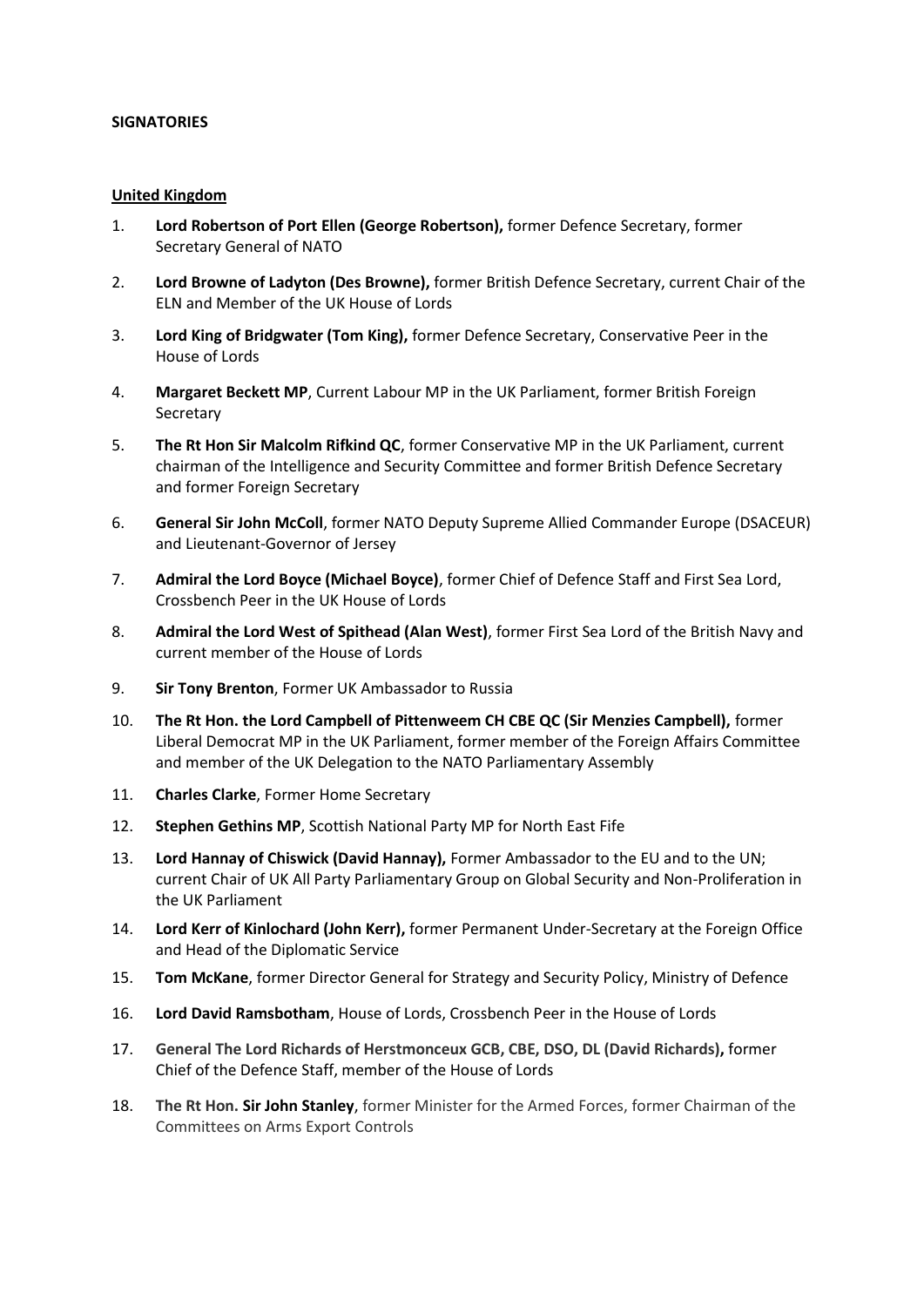- 19. **Lord Triesman (David Triesman),** former Parliamentary Under-Secretary (Foreign and Commonwealth Office), former Chairman of the Football Association and former General Secretary of the Labour Party
- 20. **Lord Wallace of Saltaire PC (William Wallace)**, former Spokesperson for the Cabinet Office in the House of Lords and former Liberal Democrat Spokesperson for Defence and Foreign and Commonwealth Affairs
- 21. **Baroness Williams of Crosby (Shirley Williams),** ICNND Commissioner, Advisor on Non-Proliferation issues to Gordon Brown, former Leader of the House of Lords and Peer in the House of Lords

#### **France**

- 22. **Hubert Védrine**, former Minister of Foreign Affairs
- 23. **Paul Quilès**, former Defence Minister and former President of the Defence and Armed Forces Committee of the National Assembly of France
- 24. **Ambassador Benoit d'Aboville**, former French Permanent Representative to NATO (2000 2005) and Ambassador to Prague and Warsaw, current Vice President of the Fondation pour la Recherche Strategique in Paris
- 25. **Alain Coldefy**, Former General Inspector of the French Armed Forces
- 26. **Michel Duclos**, Former Ambassador to the WEU, Former Ambassador to Syria
- 27. **General (Ret.) Bernard Norlain**, former Air Defence Commander and Air Combat Commander in the French Air Force and Military Advisor to Prime Minister Michel Rocard
- 28. **Pierre Vimont,** former Executive Secretary-General of the European External Action Service (EEAS)

#### **Germany**

- 29. **Volker Rühe**, former German Defence Minister
- 30. **Rudolf Scharping,** former Defence Minister of Germany
- 31. **Ambassador Wolfgang Ischinger**, current Chair of the Munich Security Conference and cochair of the Euro-Atlantic Security Initiative, former Deputy Foreign Minister of Germany
- 32. **Roderich Kiesewetter**, CDU member of the German Bundestag
- 33. **Angela Kane,** UN High Representative for Disarmament Affairs and former Under-Secretary-General for Management in the United Nations
- 34. **Katja Keul**, member of the German Bundestag and former member of the Subcommittee on Disarmament, Arms Control and Non-proliferation, Parliamentary Secretary of the Alliance 90/The Greens Parliamentary Group, former Member of the Defence Committee
- 35. **General (Ret.) Klaus Naumann**, former Chief of Staff of the Bundeswehr, German Armed Forces, Former Chairman of the NATO Military Committee
- 36. **Karsten Voigt,** Former Chairman of the German-Russian parliamentary group in the Bundestag; Former President of the Parliamentary Assembly of NATO
- 37. **Dr. Klaus Wittmann**, former Bundeswehr general, Senior Fellow Aspen Institute Germany
- 38. **Uta Zapf**, former member of the German Bundestag Chairperson of the Subcommittee on Disarmament, Arms Control and Non-proliferation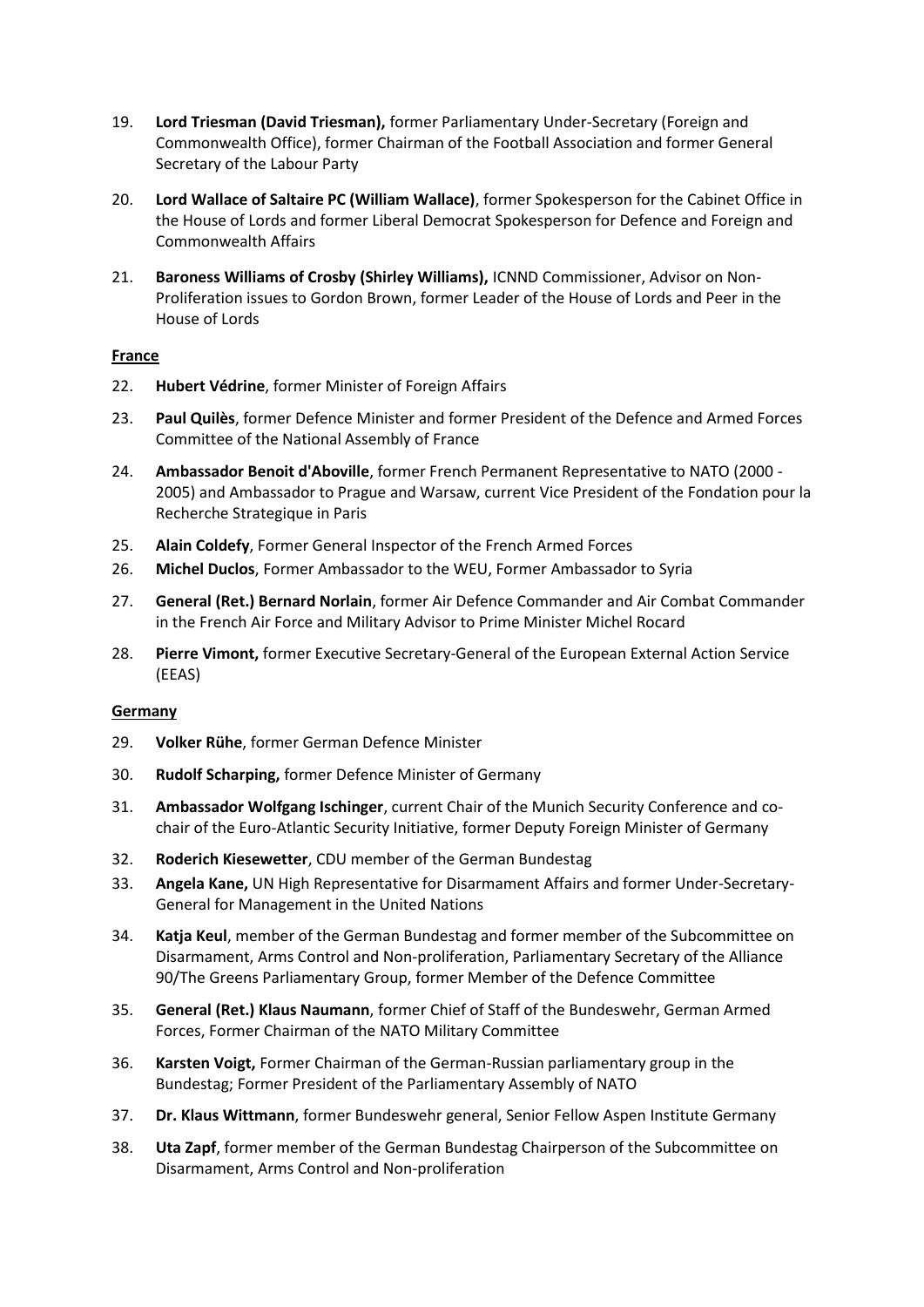## **Russia**

- 39. **Ambassador Vyacheslav Trubnikov**, former Director of the Russian Foreign Intelligence Service, current member of the Institute of World Economy and International Relations (IMEMO) and member of the Euro-Atlantic Security Initiative (EASI)
- 40. **Ambassador Alexander Bessmertnykh**, former Soviet Minister of Foreign Affairs, former Soviet Ambassador to Washington
- 41. **Ambassador Boris Pankin**, Ambassador of RF (Ret), former Foreign Minister of the USSR (1991)
- 42. **Dmitry Polikanov,** Vice-President at PIR-Centre and former Deputy Head of the "United Russia" Central Committee
- 43. **Dr. Evgeny Buzhinskiy**, Chairman of the PIR Center Executive board, member of RIAC, Lt-General (ret)
- 44. **Alexey Arbatov,** Head of the Center for International Security at the Institute of World Economy and International Relations
- 45. **Anatoli Diakov**, Director at Centre for Arms Control, Energy and Environmental Studies at the Moscow Institute of Physics and Technology
- 46. **Dr. Sergey Rogov**, Director of Institute for US and Canadian Studies Moscow, Russia
- 47. **Dr Dmitri Trenin,** Director of the Carnegie Moscow Center
- 48. **Igor Yurgens,** Chairman of the Management Board, Institute of Contemporary Development (ICD)
- 49. **Fyodor Lukyanov,** editor in chief of the journal Russia in Global Affairs, Chairman of Presidium of the Council on Foreign and Defense Policy

#### **Denmark**

- 50. **Uffe Ellemann-Jensen**, former Danish Foreign Minister
- 51. **Mogens Lykketoft**, former Foreign Minister of Denmark

#### **Finland**

- 52. **Ambassador Jaakko Blomberg**, former Under-Secretary of State at the Ministry for Foreign Affairs, Finland
- 53. **Tarja Cronberg**, Former Member of the European Parliament, Former Chair of the European Parliament Iran delegation, Former member of the Foreign Affairs Committee and Subcommittee of Security and Defence
- 54. **Ambassador Jaakko Iloniemi**, former Finnish Minister of State, former Under-Secretary of State at the Ministry for Foreign Affairs
- 55. **Admiral (ret.) Juhani Kaskeala**, former Commander of Finnish Defence Forces, Former member of the Military Committee of the European Union
- 56. **Ambassador (Ret.) Jaakko Laajava,** Under-Secretary of State for Foreign and Security Policy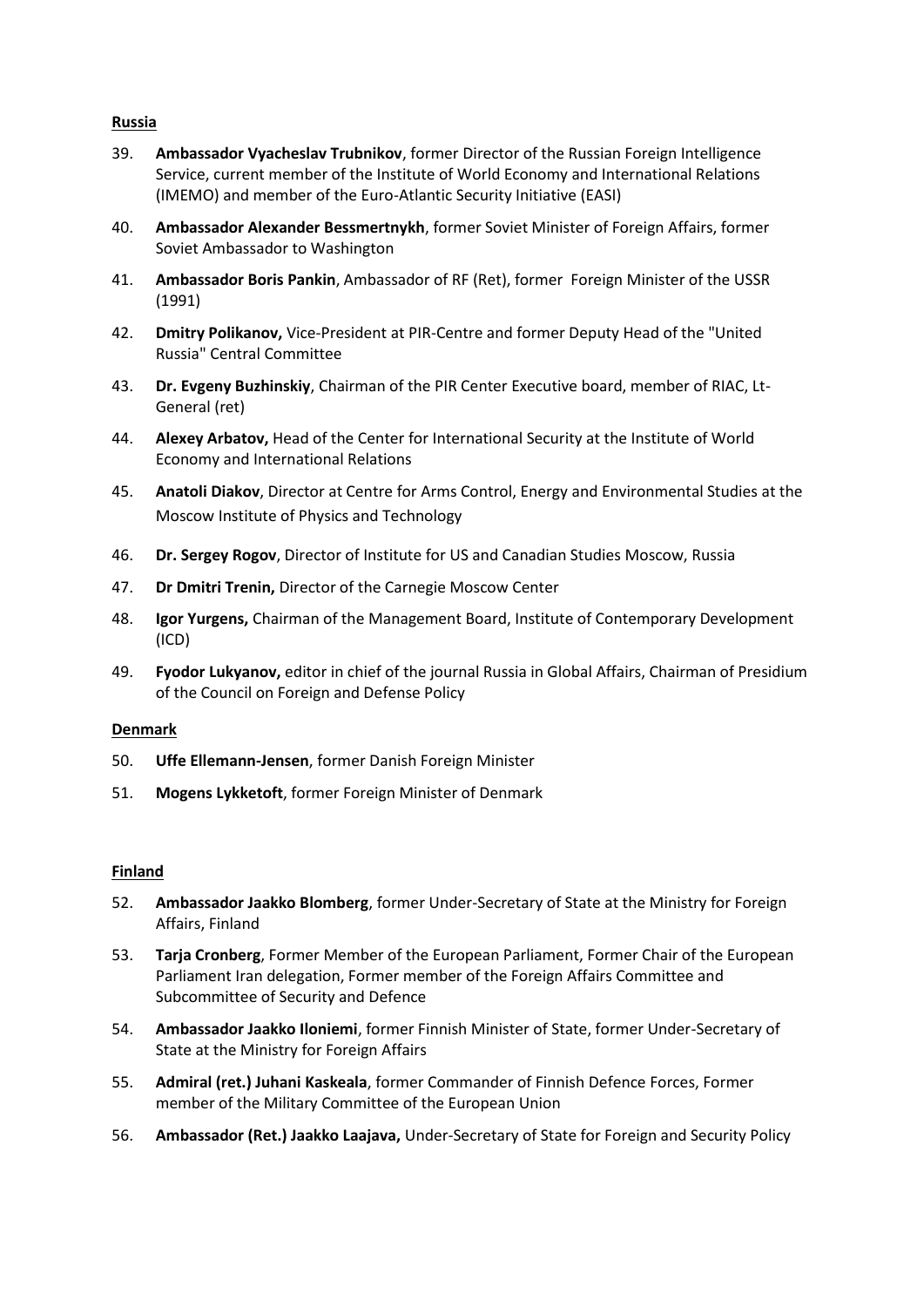- 57. **Elisabeth Rehn**, former Defence Minister of Finland, current Chair of the Board of Directors of the Trust Fund for Victims, at the ICC, Independent expert of the United Nations, Ministry for Foreign Affairs of Finland, Governments and NGOs on Peace Building and Crisis Management, with a focus on UNSCR 1325/2000
- 58. **Professor Raimo Väyrynen**, former Director at Finnish Institute of International Affairs

## **Italy**

- 59. **Giorgio La Malfa**, Former Minister of European Affairs of Italy
- 60. **Admiral Giampaolo Di Paola,** former Minister of Defence
- 61. **Arturo Parisi**, former Italian Defence Minister and current member of the Italian Parliamentary delegation at the NATO Parliamentary Assembly
- 62. **Stefano Stefanini,** Former Permanent Representative to NATO, Former Diplomatic Advisor to the President of Italy
- 63. **Giancarlo Aragona**, Former Secretary General of the Organisation for Security and Cooperation in Europe (OSCE)
- 64. **Professor Francesco Calogero**, Professor Emeritus of Theoretical Physics at the Italy Universita di Roma La Sapienza, former Secretary General of Pugwash
- 65. **General Vincenzo Camporini**, Former Chief of the Joint Defence Staff, Italy
- 66. **Paolo Cotta-Ramusino**, Professor of Theoretical Physics/ General Secretary of Pugwash Conferences on Science and World Affairs, Italy
- 67. **Professor Carlo Schaerf**, Director and Chairman of the Board of the International School on Disarmament and Research on Conflicts (ISODARCO)

#### **Netherlands**

- 68. **Jaap de Hoop Scheffer,** Former Secretary General of NATO, Former Minister of Foreign Affairs of the Netherlands
- 69. **Jeanine Hennis-Plasschaert,** former Defence Minister
- 70. **Bert Koenders,** former Foreign Minister
- 71. **Professor Laurens Jan Brinkhorst**, former Deputy Foreign Minister of the Netherlands
- 72. **Professor Klaas de Vries**, former Minister of Home Affairs

#### **Norway**

- 73. **Espen Barth Eide,** Member of Parliament, former Minister of Defence, former Minister of Foreign Affairs
- 74. **Kjell Magne Bondevik**, former Prime Minister of Norway and current President of the Oslo Centre for Peace and Human Rights
- 75. **Dr. Gro Harlem Brundtland**, former Prime Minister of Norway and former Director General of the World Health Organisation (WHO), Deputy Chair of The Elders and Board Member of the United Nations Foundation
- 76. **Kåre Willoch**, former Prime Minister of Norway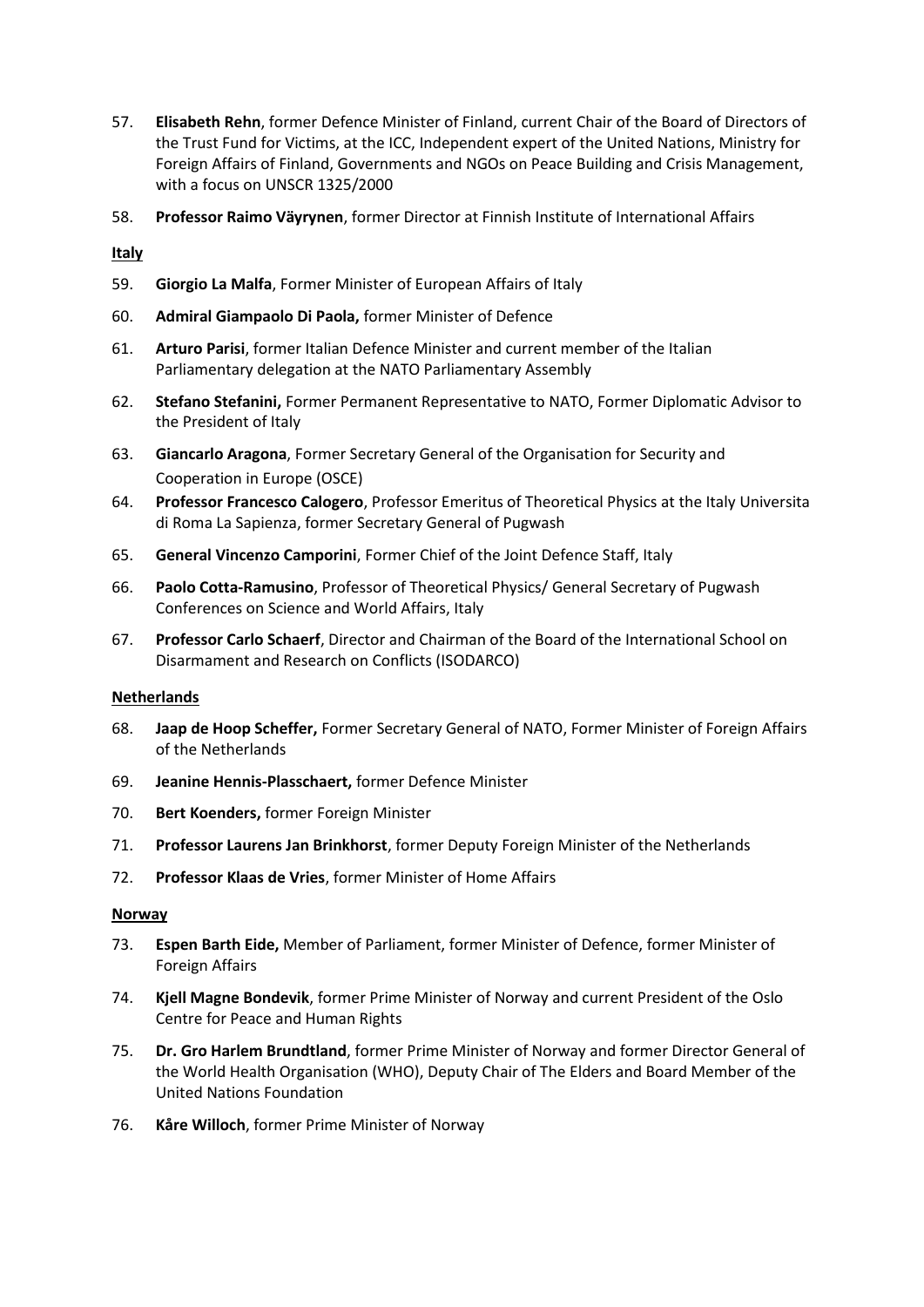## **Poland**

- 77. **Bogdan Klich**, former Minister of Defence
- 78. **Janusz Onyszkiewicz**, former Defence Minister of Poland and Chairman of the Executive Council of the Euro-Atlantic Association
- 79. **Professor Dr. Adam Rotfeld**, former Polish Foreign Minister, former Director of the Stockholm International Peace Research Institute (SIPRI)

## **Spain**

- 80. **Dr Ana Palacio**, former Foreign Minister and former Senior Vice President of the World Bank, member of the Spanish Council of State
- 81. **Narcis Serra**, former Defence Minister
- 82. **Professor Javier Solana**, former Foreign Minister; Former Secretary-General of NATO; Former EU High Representative for Foreign and Security Policy. He is currently President of the ESADE Center for Global Economy and Geopolitics and Distinguished Senior Fellow at the Brookings Institution

#### **Sweden**

- 83. **Mr Ingvar Carlsson**, former Prime Minister
- 84. **Ambassador Rolf Ekeus**, former Swedish Ambassador to the Conference on Disarmament
- 85. **Henrik Salander**, Former Ambassador to the Conference on Disarmament, Secretary-General of the Weapons of Mass Destruction Commission

#### **Turkey**

- 86. **Mustafa Aydın**, Rector of Kadir Has University (Istanbul) and President of the International Relations Council of Turkey
- 87. **Hikmet Çetin**, former Minister of Foreign Affairs of Turkey
- 88. **Ünal Çeviköz**, former Ambassador to the United Kingdom
- 89. **Vahit Erdem**, Ambassador, former head of the Turkish Delegation to the NATO Parliamentary Assembly and former Secretary General of the Grand National Assembly of Turkey
- 90. **Mustafa Kibaroglu,** Chair of the International Relations Department, Okan University
- 91. **Faruk Loğoğlu**, former Ambassador to the US and currently a member of The Grand National Assembly of Turkey
- 92. **Ambassador Özdem Sanberk**, former Undersecretary of the Ministry of Foreign Affairs

#### **Albania**

93. **Fatmir Mediu,** former Albanian Defence Minister

#### **Austria**

94. **Wolfgang Petritsch,** former EU Special Envoy to Kosovo and former High Representative for Bosnia and Herzegovina

#### **Belgium**

95. **Willy Claes**, former Secretary General of NATO, Belgium